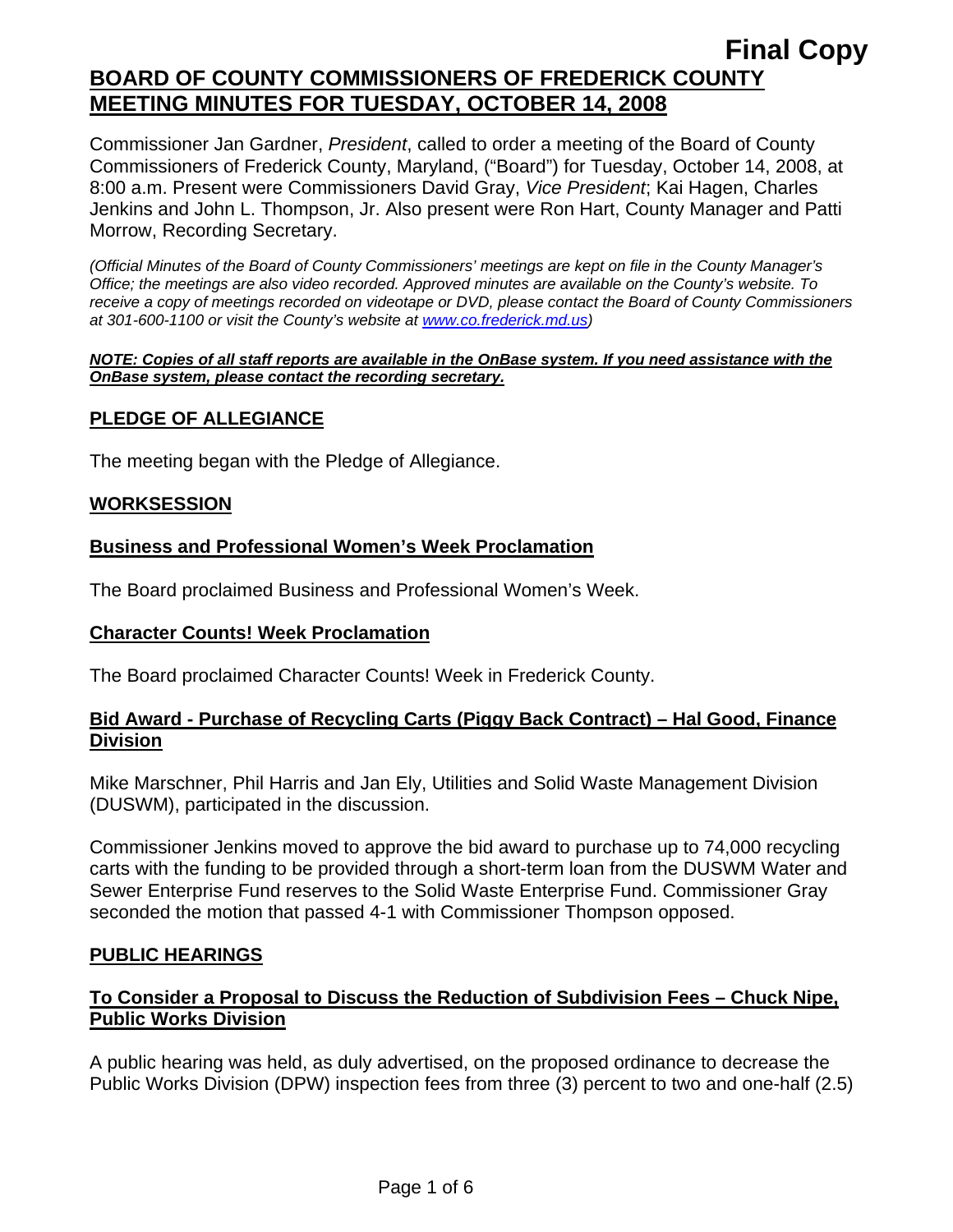percent of approved cost estimate amount for public improvement work completed under a Developer Funded Public Works Agreement.

Mr. Nipe presented the staff report indicating future changes to the fee would be made by resolution.

There was no public comment.

Commissioner Jenkins moved to approve the revision of inspection fees collected by DPW with an effective date of November 1, 2008. Commissioner Hagen seconded the motion that passed 5-0.

(A copy of Ordinance #08-25-501 can be obtained in the County Manager's office or from the county's website, www.co.frederick.md.us)

## **To Consider an Ordinance to Reorganize and Renumber the Frederick County Zoning Ordinance – Eric Soter and Shawna Lemonds, Planning Division**

A public hearing was held, as duly advertised, on the reorganization and renumbering of the Frederick County Zoning Ordinance.

Ms. Lemonds presented the staff report.

There was no public comment.

Commissioner Jenkins moved to approve the ordinance to reorganize and renumber the Frederick County Zoning Ordinance with an effective date of October 14, 2008. Commissioner Hagen seconded the motion that passed 5-0.

(A copy of Ordinance #08-26-502 can be obtained in the County Manager's office or from the county's website, www.co.frederick.md.us)

## **WORKSESSION**

The following items were discussed:

- Continuation of a Discussion on the Study of a Resource Recovery Park Commissioner Jan Gardner
- Request for Indication of Interest Resource Recovery Park Commissioner John L. Thompson, Jr.
- Continuation of a Discussion on the Creation of a Recycling, Waste Prevention, and Sustainability Commission – Commissioner David Gray

Commissioner Gardner reviewed with the Board the options of initiating a professional review and cost analysis of a resource recovery park.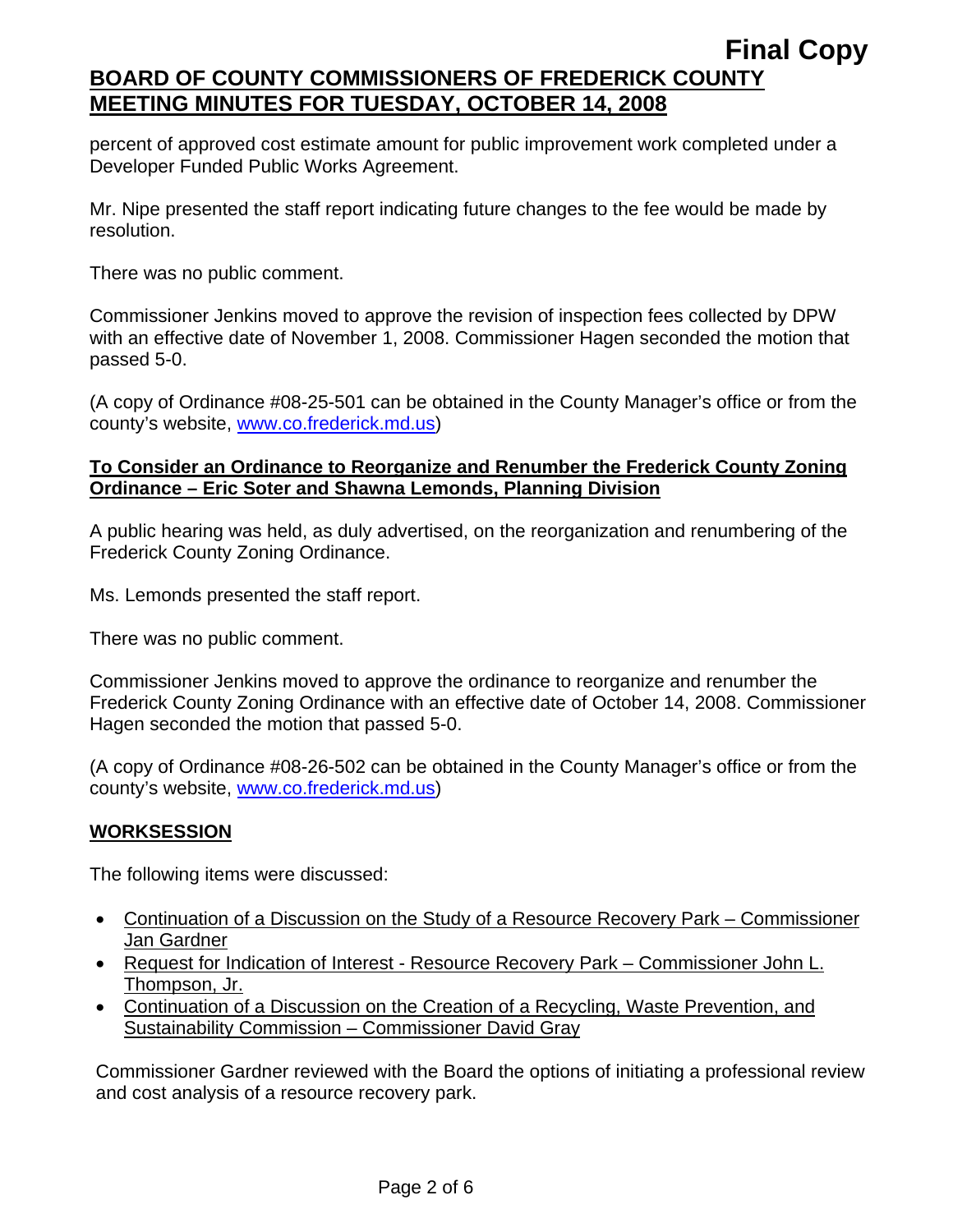By unanimous consent, the Board directed staff to develop a short list of consultants to work with Robin Davidov, Northeast Maryland Waste Disposal Authority, to revise the concepts presented to the Solid Waste Advisory Committee (SWAC) on October 2, 2008, and to include any new concepts presented by Commissioner Hagen and give prices along with qualifications of the consultants.

Commissioner Thompson presented a request for indications of interest from persons interested in operating a resource recovery facility in the county. Mike Marschner, Utilities and Solid Waste Management Division, participated in the discussion.

Commissioner Gray continued a discussion on a Sustainability Commission which would be under the direction and support of the Director of Sustainability, soon to be hired by the county.

Public comment was taken from:

- Steve Cassis
- Karen Dow
- Dave Dunn Chairman, SWAC

Commissioner Thompson moved to approve the request of an indication of interest to operate a resource recovery park in Frederick County as amended with a minimum \$76/ton tipping fee and existing contracts would be honored. Commissioner Jenkins seconded the motion that passed 4-1 with Commissioner Hagen opposed.

Commissioner Gray moved to support the concept of a Sustainability Commission as presented, tasking the director of Sustainability (when hired) with the details to be presented at a future Board meeting. Commissioner Hagen seconded the motion that passed 3-2 with Commissioners Jenkins and Thompson opposed.

### **Rail Transport for the Reichs Ford Road Transfer Station – Mike Marschner, Utilities and Solid Waste Management**

Mike Marschner briefed the Board on the feasibility of rail transport for the Reichs Ford Road transfer station.

### **CLOSED SESSION**

Commissioner Gray moved to go into closed session in accordance with the Maryland Annotated Code State Government Article § 10-508(a) (7) To consult with counsel to obtain legal advice on a legal matter and (8) To consult with staff, consultants, or other individuals about pending or potential litigation. Commissioner Hagen seconded the motion that passed 5-0.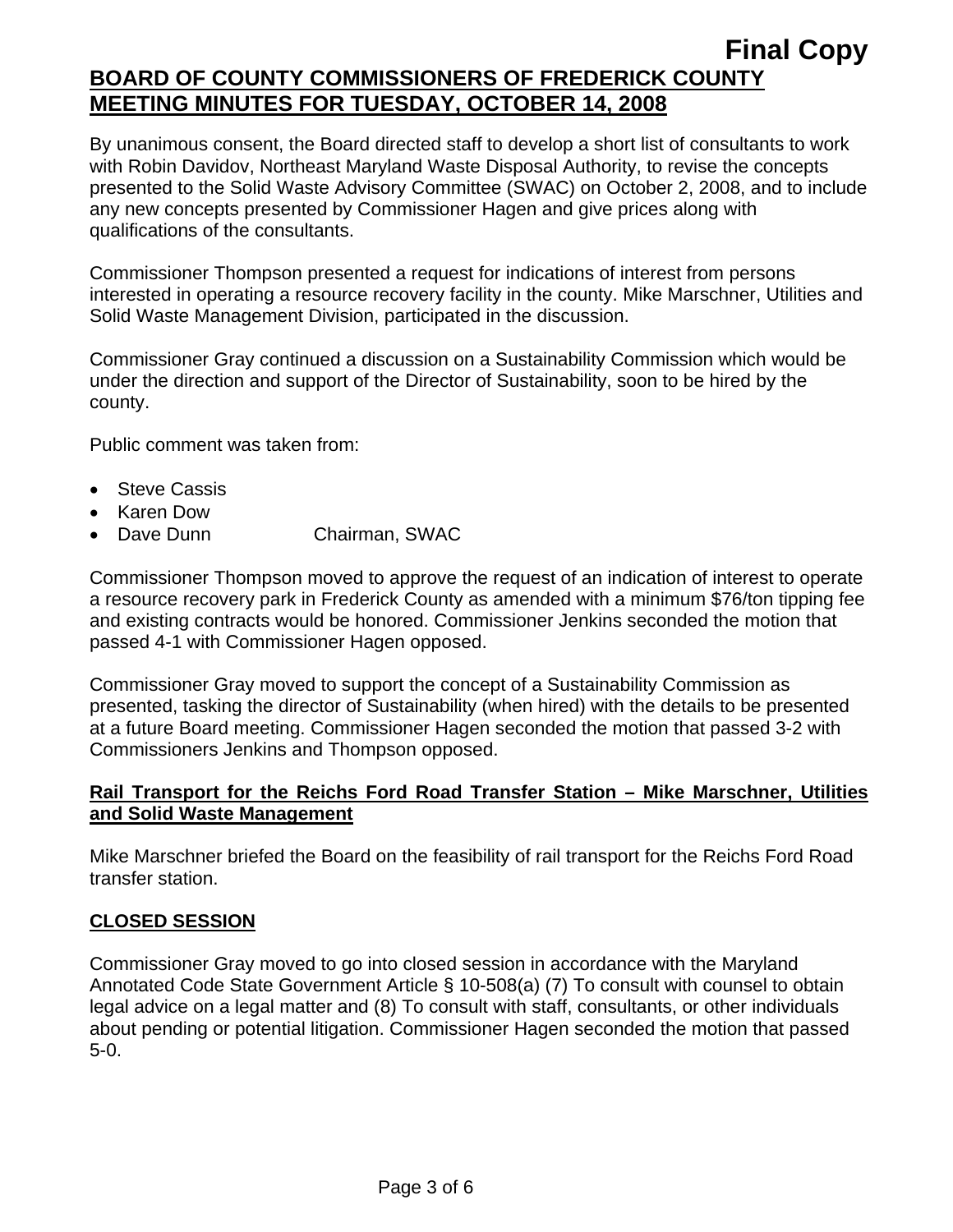### **COMMISSIONERS COMMENTS**

None.

## **PUBLIC COMMENTS**

- Steve Cassis
- Karen Dow

### **QUESTIONS FROM THE PRESS**

• Meg Tully The Frederick News-Post

## **ADJOURN**

The meeting adjourned at 12:45 p.m.

Respectfully submitted,

Patricia A. Morrow Recording Secretary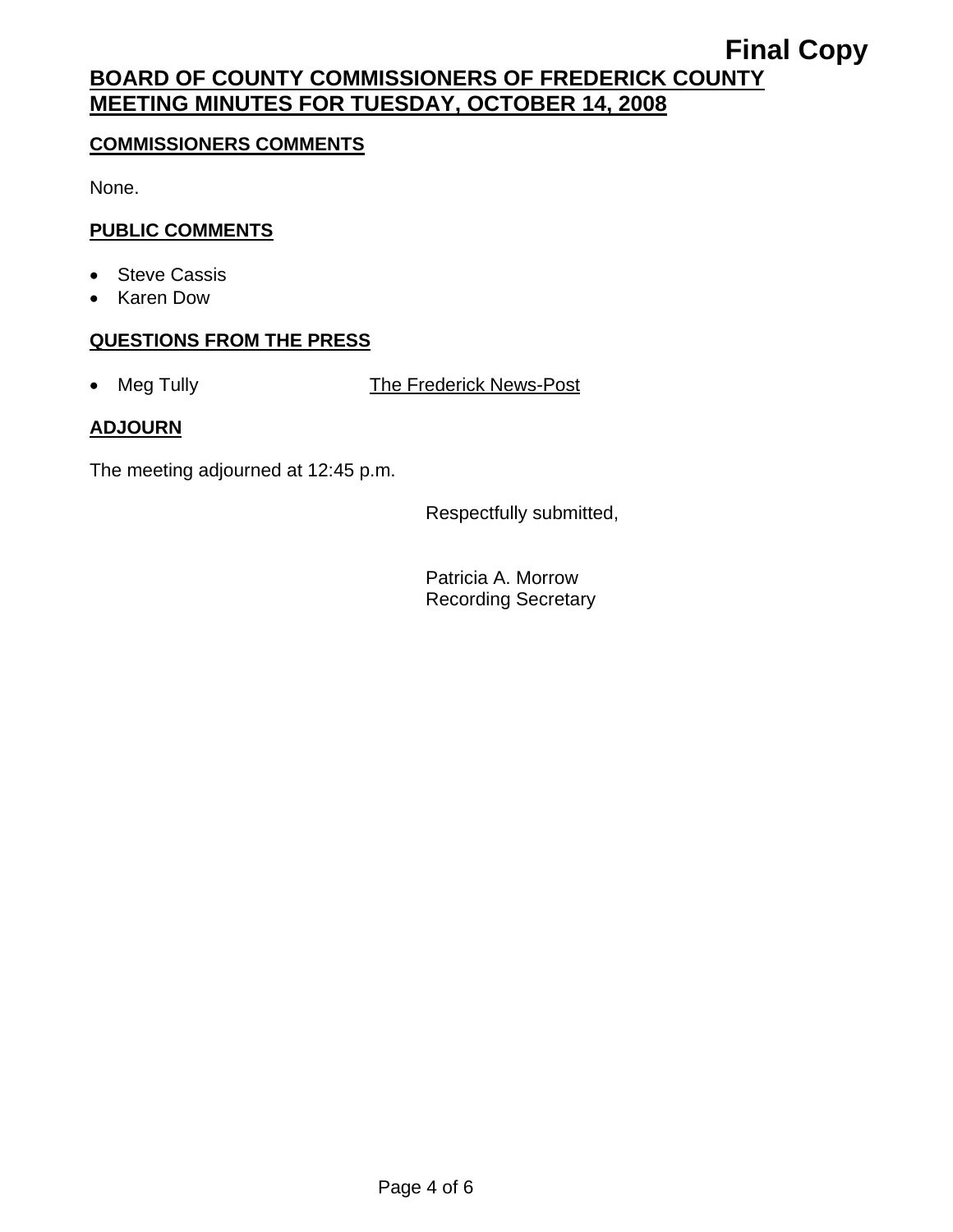#### **FORM OF STATEMENT FOR CLOSING THE MEETING OF TUESDAY, OCTOBER 14, 2008**

## **STATUTORY AUTHORITY TO CLOSE SESSION**

#### **State Government Article §10-508(a):**

(7) To consult with counsel to obtain legal advice on a legal matter and (8) To consult with staff, consultants, or other individuals about pending or potential litigation.

#### **Motion:**

Commissioner Gray moved to go into closed session in accordance with the Maryland Annotated Code State Government Article § 10-508(a) (7) To consult with counsel to obtain legal advice on a legal matter and (8) To consult with staff, consultants, or other individuals about pending or potential litigation. Commissioner Hagen seconded the motion that passed 5-0.

#### **Topic To Be Discussed:**

 $\overline{a}$ 

To discuss the legal ramifications of the potential resolution of a contract dispute involved with a county construction contract.

> Patricia A. Morrow Recording Secretary